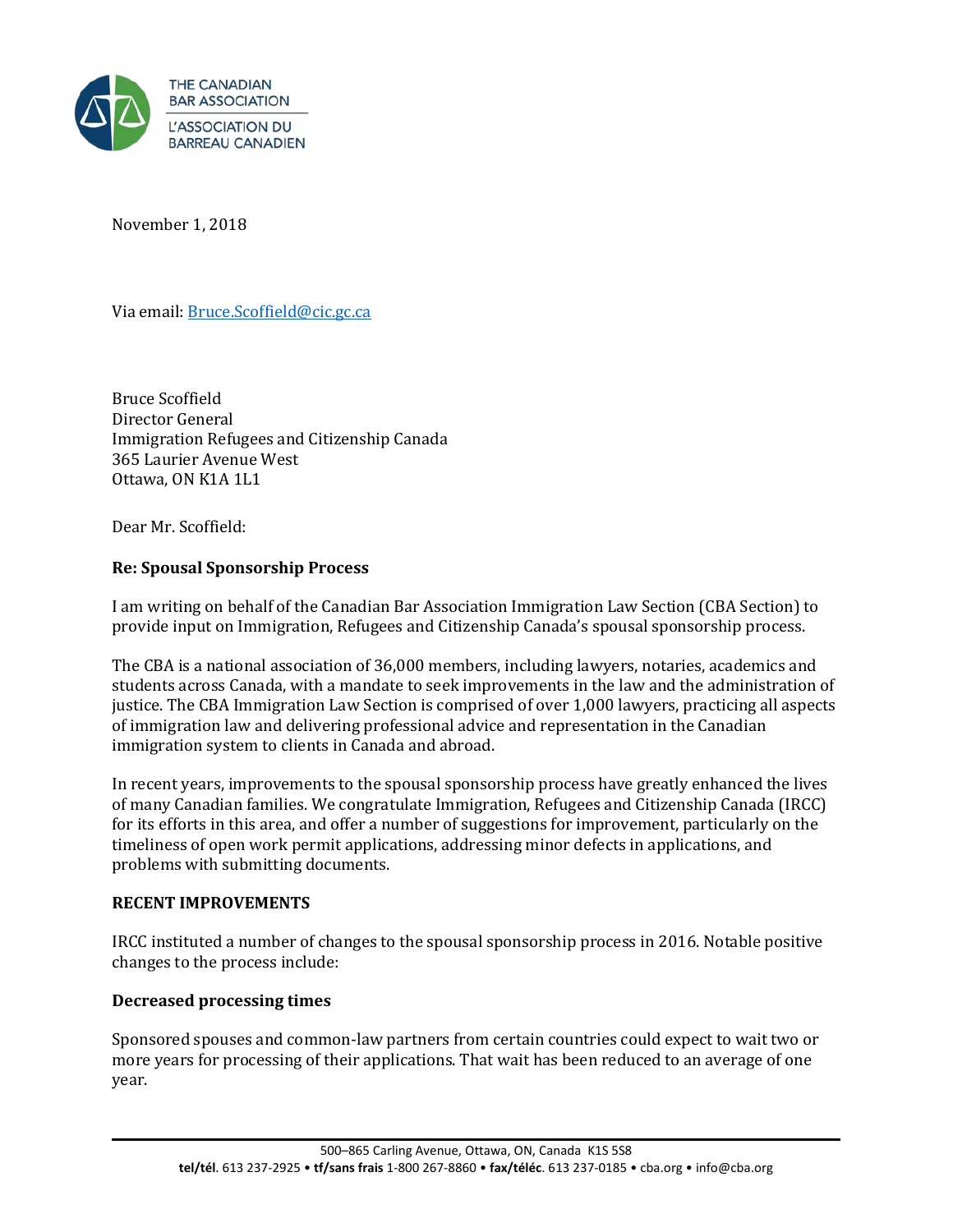### **Removal of distinctions between in-Canada and Family Class sponsorship applications**

In-Canada and Family Class applications were made using different forms and checklists. Different processing times also applied. It was a positive development to merge the streams (at least in terms of the forms and checklists) and to apply consistent standards for processing time.

### **Clarifying evidentiary expectations**

Applicants were not advised how many relationship photos and records of communications to provide, sometimes submitting hundreds of photos, emails, chat logs and phone records to establish the spousal relationship, still unsure if it was enough. The checklist now has more guidance on the documentary evidence required.

#### **Requesting most items at the start of the process**

The most recent version of the checklist requires almost all application material, including police certificates and the IMM 5669 form, to be provided at the start of the application process. This is preferable to requesting various required forms and documents at different stages of the process.

While the sponsorship process has improved significantly in recent years, there is still room for improvement in the following areas.

#### **OPEN WORK PERMIT PROCESS**

#### **Out of Status Applicants Not Receiving Work Permits Until Late in Process**

It is difficult for out of status sponsored spouses to obtain open work permits in a timely manner. In many cases, an out of status sponsored spouse will either not obtain a work permit, or only at the end stage of their permanent residence application, seemingly because this kind of application does not give rise to approval in principle by IRCC. By this point, the processing time for the work permit will exceed the remaining processing time for the sponsorship application. This creates a disincentive for out of status sponsored spouses to apply for an open work permit due to the perception that it will be a waste of time and money.

Most sponsored spouses (and common-law partners) will eventually obtain permanent residence. It benefits Canada to facilitate their integration into Canadian society by approving their work permits earlier. In many cases, families will suffer financial hardship while a sponsored spouse waits for a work permit. Since provincial health care tends to be tied to immigration status, many out of status sponsored spouses suffer from untreated health conditions or have to pay out of pocket for health care.

Ironically, when it comes to applying for open work permits, Canadian immigration policies often benefit foreign spouses of foreign national students and skilled workers more than foreign spouses of permanent residents and Canadian citizens. While IRCC has made great strides in reducing processing times for sponsorship applications, this is only a half measure in achieving the goal of speedy family reunification. Family Class sponsored spouses and partners regularly have to wait outside of Canada while a sponsorship application is processed. While separation for a year is better than separation for two or three years, it is still a tremendous hardship for a married couple. For these reasons, IRCC should consider extending the availability of open work permits to spouses being sponsored overseas through the Family Class stream.

Applicants in the in-Canada stream are often financially and medically vulnerable during the sponsorship processing stage, which can be particularly acute for female applicants. A sponsored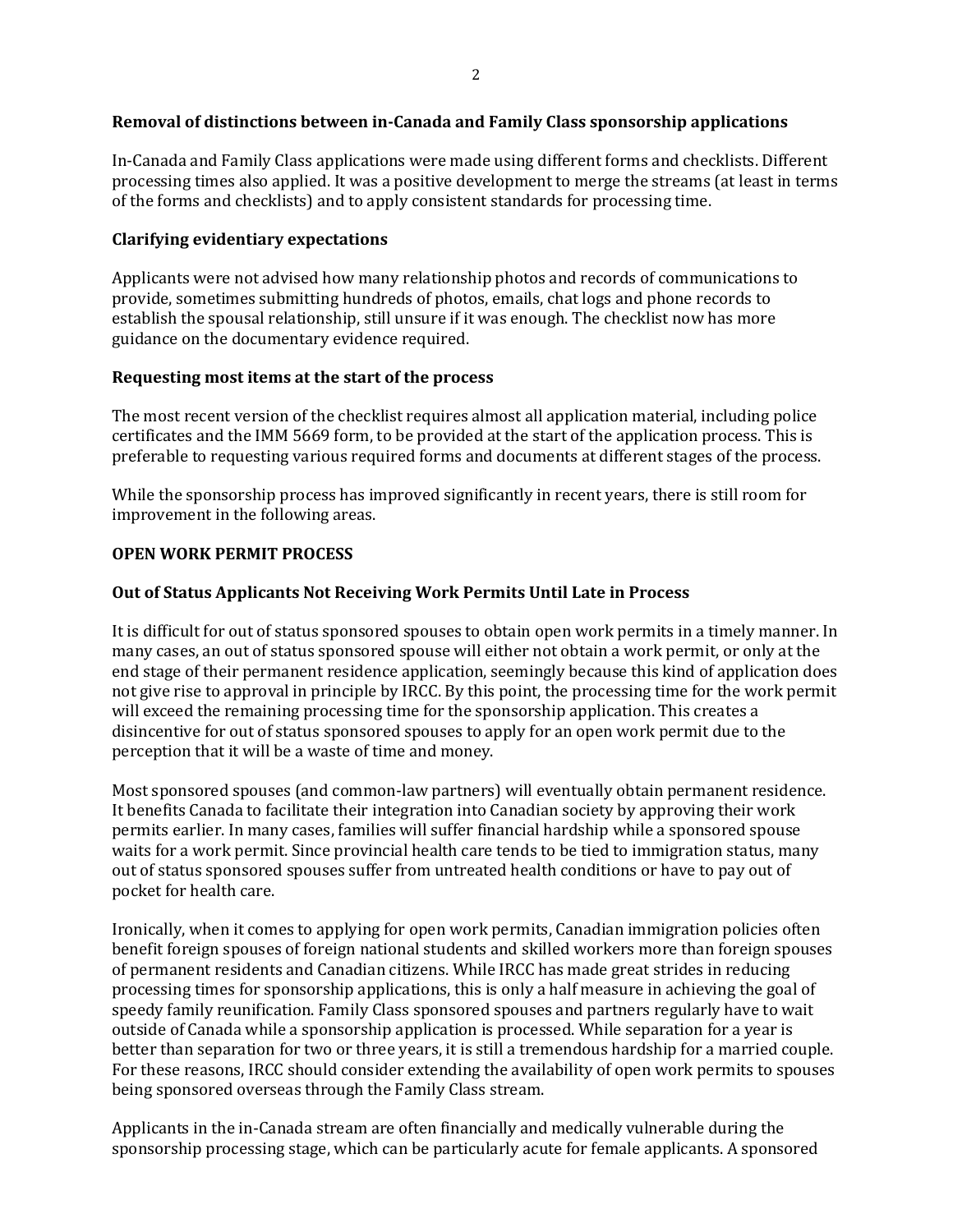woman may become pregnant during the processing of a sponsorship application. If she is unable to obtain health care, it puts the safety of her and her child at risk. In addition, a sponsored spouse with a work permit can have some degree of financial independence from her spouse, but a sponsored spouse without a work permit is completely beholden to her spouse for financial support. This increases the risk of abuse, likely more acutely felt by women.

**Recommendation:** All sponsored spouses, whether in status or out of status, should be eligible to receive open work permits within six to eight weeks of submission of in-Canada spousal sponsorship applications. IRCC should also consider extending the open work permit program to sponsored spouses under Family Class applications (overseas sponsored spouses). Minimally, IRCC should issue approvals in principle within two months of submission of in-Canada spousal sponsorship applications to render applicants eligible to apply for open work permits, while also implementing expedited processing of such work permits once filed.

# **Uncertainty about Temporary Status after an Application Is Returned**

Open work permit applications may be returned for not remitting the appropriate fee. The rejection letter from IRCC will advise that they need to resubmit with the fees. Although many applicants do this immediately, they may fall out of status in the interim, then requiring a restoration application. These steps are barriers to timely receipt of an open work permit.

**Recommendation**: Where a fee is paid incorrectly, contact and allow the applicant to correct the payment within a set timeframe and without consequence. Also make the open work permit fee clear on the IRCC website to prevent these situations. Where an application is returned, the accompanying letter should indicate the appropriate fees, including restoration fees if necessary.

Alternatively, IRCC could consider waiving open work permit fees and restoration fees for spousal sponsorship applicants.

# **MINOR DEFECTS IN APPLICATIONS**

Immigration applications should be complete at the time of submission. However innocent mistakes and oversights happen, and officers should exercise discretion to avoid rejection or return of applications for minor defects.

Consider the example of an accompanying dependant. If the sponsorship application is returned over a minor defect, and the dependent turns 22 in the delay period, that dependant can no longer be included as an accompanying dependant. Such circumstances may cause lifelong hardship for Canadian families and their overseas relatives.

It is a positive development that the sponsorship checklists now specify types of evidence to be included with an application. However, since the new checklists were implemented, reviewing officers (often junior IRCC clerical staff doing first-stage completeness checks) routinely send back otherwise worthy sponsorship applications for minor omissions. It takes on average two to three months for IRCC to return "incomplete" applications, further compounding the delay.

An application deemed incomplete does not require further processing, and so will reduce processing time on paper. However, that application will likely be resubmitted, increasing, not decreasing, the overall workload for IRCC and the hardship to these Canadian families.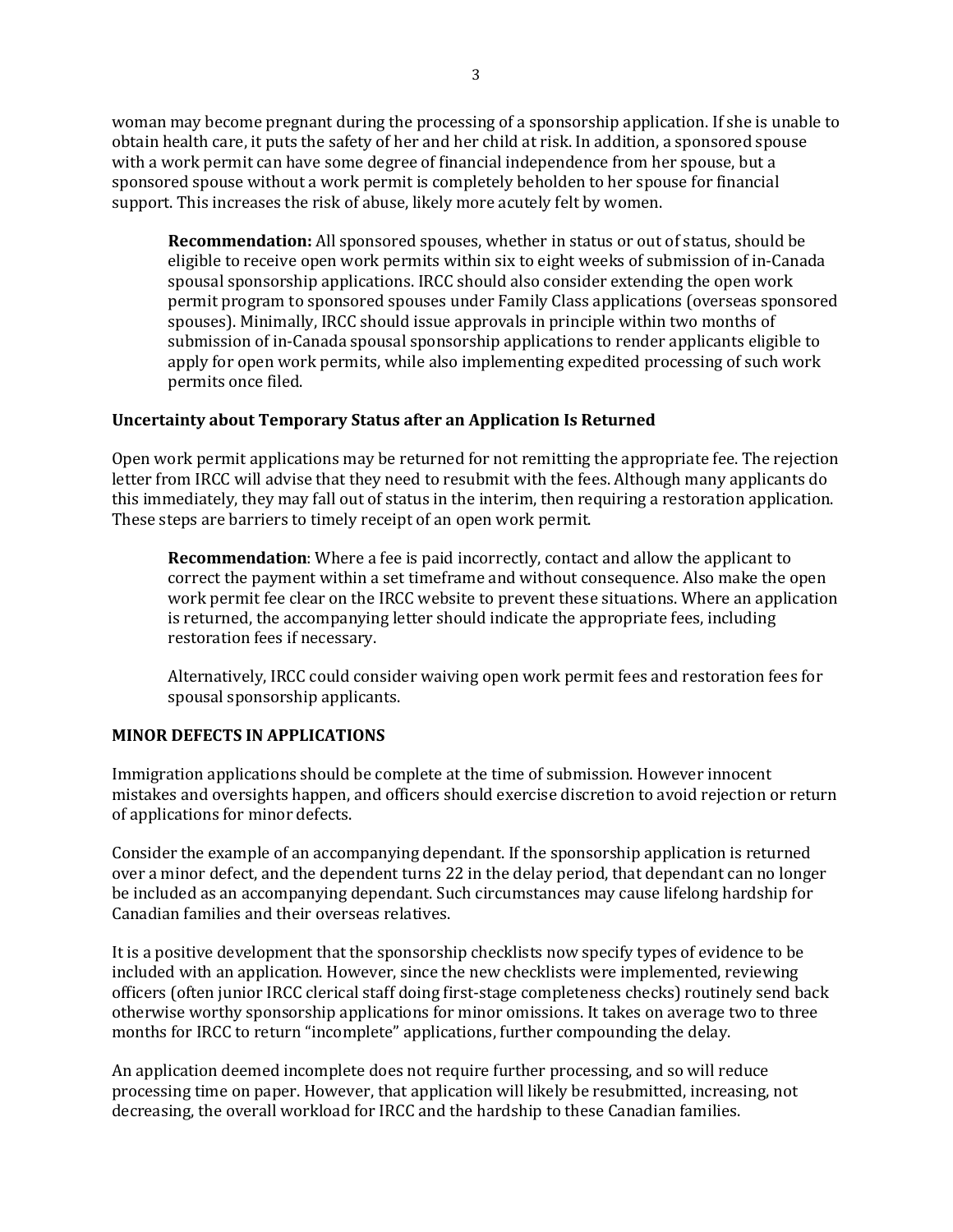**Recommendation:** An application should be kept active for a set period after receipt unless it contains substantial defects. Minor defects should generally be addressed by sending requests for additional items while maintaining the active status of the application. Completeness checks should be performed within two weeks of filing so that families can address concerns in a timely manner.

## **AGE LIMIT ON SPONSORSHIP OF DEPENDENT CHILDREN AND STEPCHILDREN**

While extending the age of dependency for children from 18 to 21 was a step in the right direction, a dependant child's 22nd birthday can be a hard deadline for a sponsorship applicant. Under the current law, it is possible to sponsor a 95-year-old parent, but impossible to sponsor a 22-year-old child (except under the so-called *lonely Canadian exception*, which is of limited applicability).

The successful settlement of permanent residents is hindered by concern for family members who are left behind. Also, hard deadlines for including overseas children as accompanying dependants can lead to rushed sponsorship applications and create pressure for couples to enter into marriages or common-law relationships sooner than they otherwise would. Further, given the increase in the proportion of elderly people in Canada, having adult children who can potentially care for their parents in old age is a benefit to those families and to Canadian society as a whole.

If IRCC is not inclined to extend the age of dependency beyond 21, it might instruct officers to give favourable consideration to adult children of Canadian citizens and permanent residents applying under humanitarian and compassionate grounds. The CBA Section would be pleased to provide further illustration and input on factors to be considered.

**Recommendation:** IRCC should instruct officers to give favourable consideration to adult children (over 21) of Canadian citizens and permanent residents applying under humanitarian and compassionate grounds.

# **PROBLEMS WITH SUBMISSION OF DOCUMENTS**

# **Expired Forms**

While we understand that IRCC intends to move to online applications for family sponsorship, in the meantime we are limited to a paper form submission process for sponsorship applications. Immigration forms are frequently updated, with the old forms expiring (for example, the IMM 0008, Generic Application Form and the IMM 5710, In-Canada Work Permit Application Form). What has changed is often not obvious to ordinary users of the forms. Those users will not know that the old forms have expired unless they check the IRCC website for the most current version. Sometimes, the IRCC website notes the previous dates of forms, meaning applicants would not know forms have changed unless they open, download and compare the forms.

Spousal and common-law partner sponsorship applicants often prepare the forms months in advance of submitting their applications. If a form has expired unbeknownst to the applicant, the application may end up being returned. This is a waste of time, not only for the applicant but for the IRCC officers processing the applications.

**Recommendation:** The expiry date, rather than the issue date, should be listed on immigration forms. Additionally, expired forms could be accepted for a period of time (six months or a year) after new forms are published on the website. IRCC should also consider posting notices on the website in advance of changes to the forms, including the date the changes will take effect.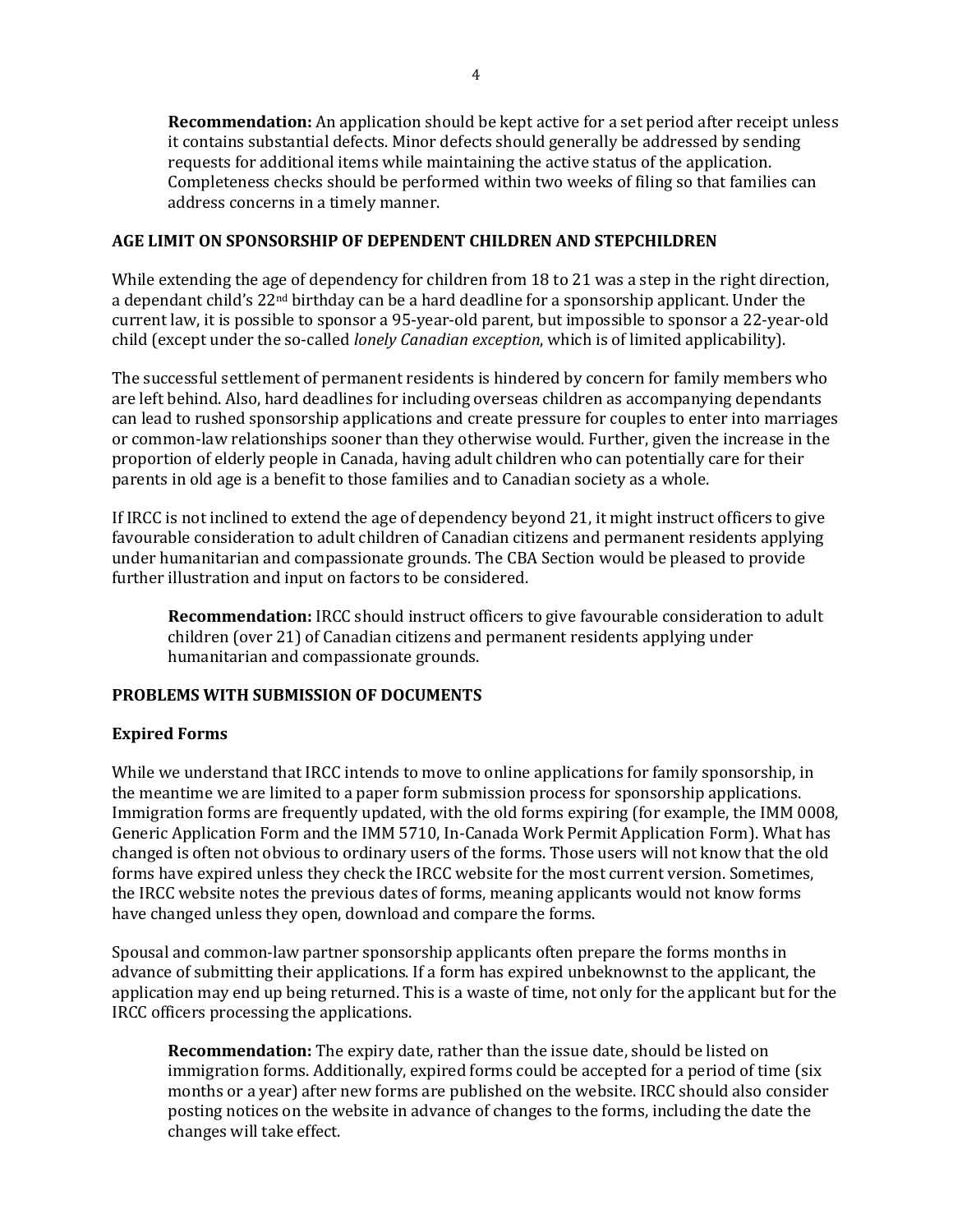### **Submissions on IRCC Web Form Not Acknowledged**

Application items submitted via the IRCC web form are often not acknowledged. In some cases, IRCC will issue multiple requests for information already provided through the web form. This problem must be corrected if IRCC wishes to rely on the web form as its primary medium for receiving materials from applicants.

**Recommendation**: Efforts should be taken to ensure that the web form is functioning properly and that IRCC employees who direct correspondence sent through the web form are properly trained.

# **Confusion Regarding Linking Applications**

Without clear instructions, linking a sponsorship or family class application to an account can be challenging, causing delays in submitting information in the allotted time. Currently an email is sent advising that the account can now be linked, but with no explanation on how to do it or what information is required.

Often immigration counsel spend countless hours attempting in vain to link applications for clients. This wastes the time of counsel and the money of applicants. Even when an applicant or representative uses the correct procedure, and despite assurances that the issue has been fixed, applicants are often unable to link their applications, suggesting that IRCC continues to experience technical difficulties with this function.

If unable to link an application to an account, additional information must be submitted via Case Specific Inquiry, which can cause significant delay in receipt and lead to IRCC sending second requests for information or even making negative decisions because the information was not received in time.

**Recommendation:** Emails advising that accounts can be linked should include clear and detailed instructions on the steps for doing so and what information is required. If technical difficulties continue, IRCC should consider cancelling the option to link applications until they are resolved.

### **SUMMARY OF RECOMMENDATIONS**

- 1. All sponsored spouses, whether in status or out of status, should be eligible to receive open work permits within six to eight weeks of submission of in-Canada spousal sponsorship applications. IRCC should also consider extending the open work permit program to sponsored spouses under Family Class applications (overseas sponsored spouses). Minimally, IRCC should issue approvals in principle within two months of submission of in-Canada spousal sponsorship applications to render applicants eligible to apply for open work permits, while also implementing expedited processing of such work permits once filed.
- 2. Where a fee is paid incorrectly, contact and allow the applicant to correct the payment within a set timeframe and without consequence. Also, make the open work permit fee clear on the IRCC website to prevent these situations. Where an application is returned, the accompanying letter should indicate the appropriate fees, including restoration fees if necessary.
- 3. An application should be kept active for a set period after receipt unless it contains substantial defects. Minor defects should generally be addressed by sending requests for